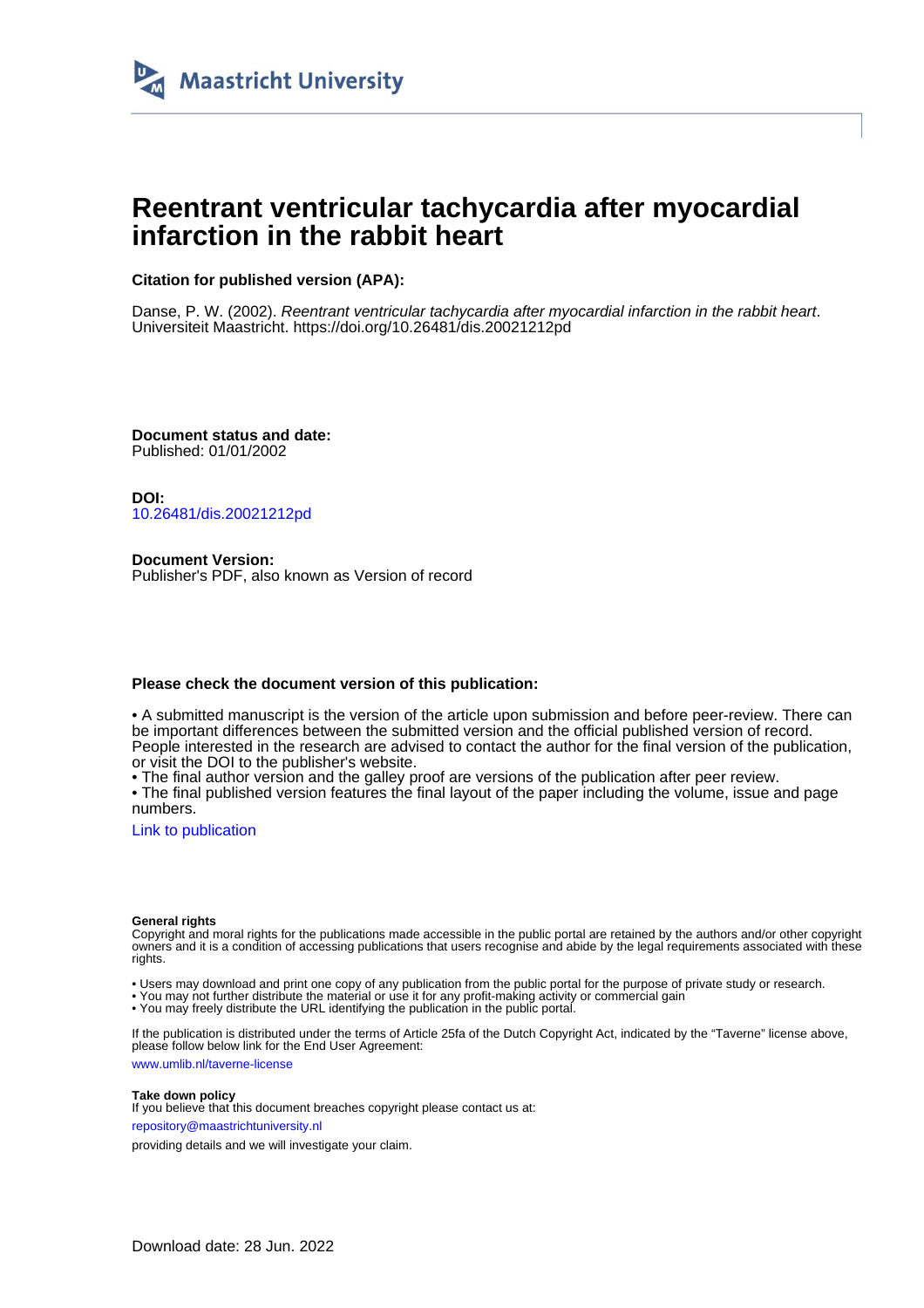**Stellingen behorende bij het proefschrift**

**Reentrant Ventricular Tachycardia after Myocardial Infarction in the Rabbit Heart**

PETER W. DANSE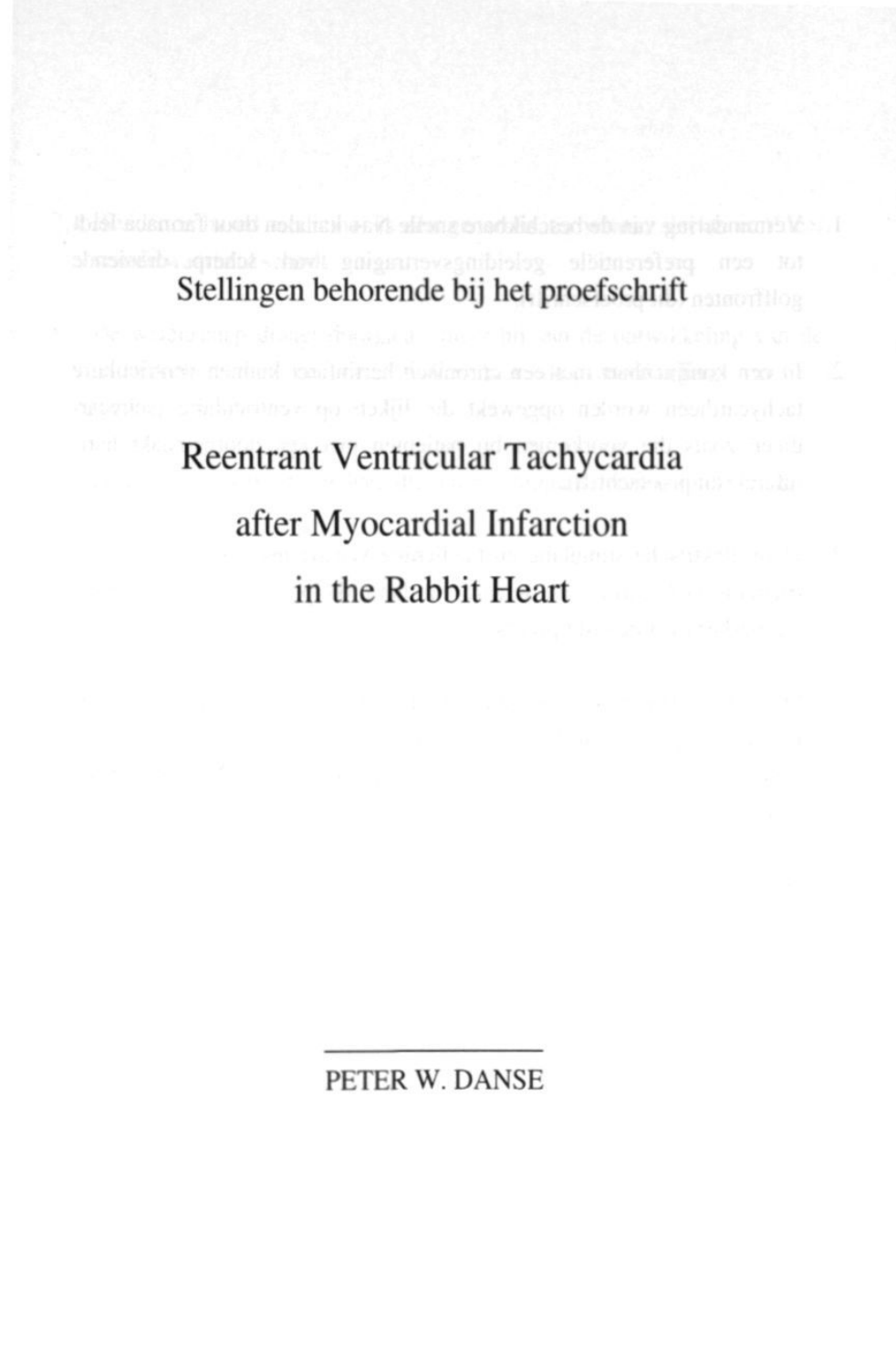- 1. Vermindering van de beschikbare snelle Na+ kanalen door farmaca leidt tot een preferentiele geleidingsvertraging van scherp draaiende golffronten (dit proefschrift).
- 2. In een konijncnhart met een chronisch hartinfarct kunnen ventriculaire tachycardieen worden opgewekt die lijken op ventriculaire tachycardieen zoals die voorkomen bij patienten met een doorgemaakt hartinfarct (dit proefschrift).
- 3. Door elektrische stimulatie en toediening van farmaca tijdens een ventriculaire tachycardie kan de aard van het cirkelpad in het infarctgebied ontmaskerd worden (dit proefschrift).
- 4. De verhoogde kans op boezemfibrilleren direct na cardioversie is slechts ten dele het gevolg van 'electrical remodeling'. (Duytschaever et al. J Cardiovasc Electrophysiol 2002; 13:267-75 en Daoud et al.. J Cardiovasc Electrophysiol 2000:11:2-10).
- 5. Het succes van de 'implantable cardioverter defibrillator' (ICD) is niet bevorderlijk voor het onderzoek naar de mechanismen van hartritmestoornissen.
- 6. Het 'gespecialiscerde' geleidingssysteem van het hart bestaat in feite uit weinig gespecialiseerde hartspiercellen.